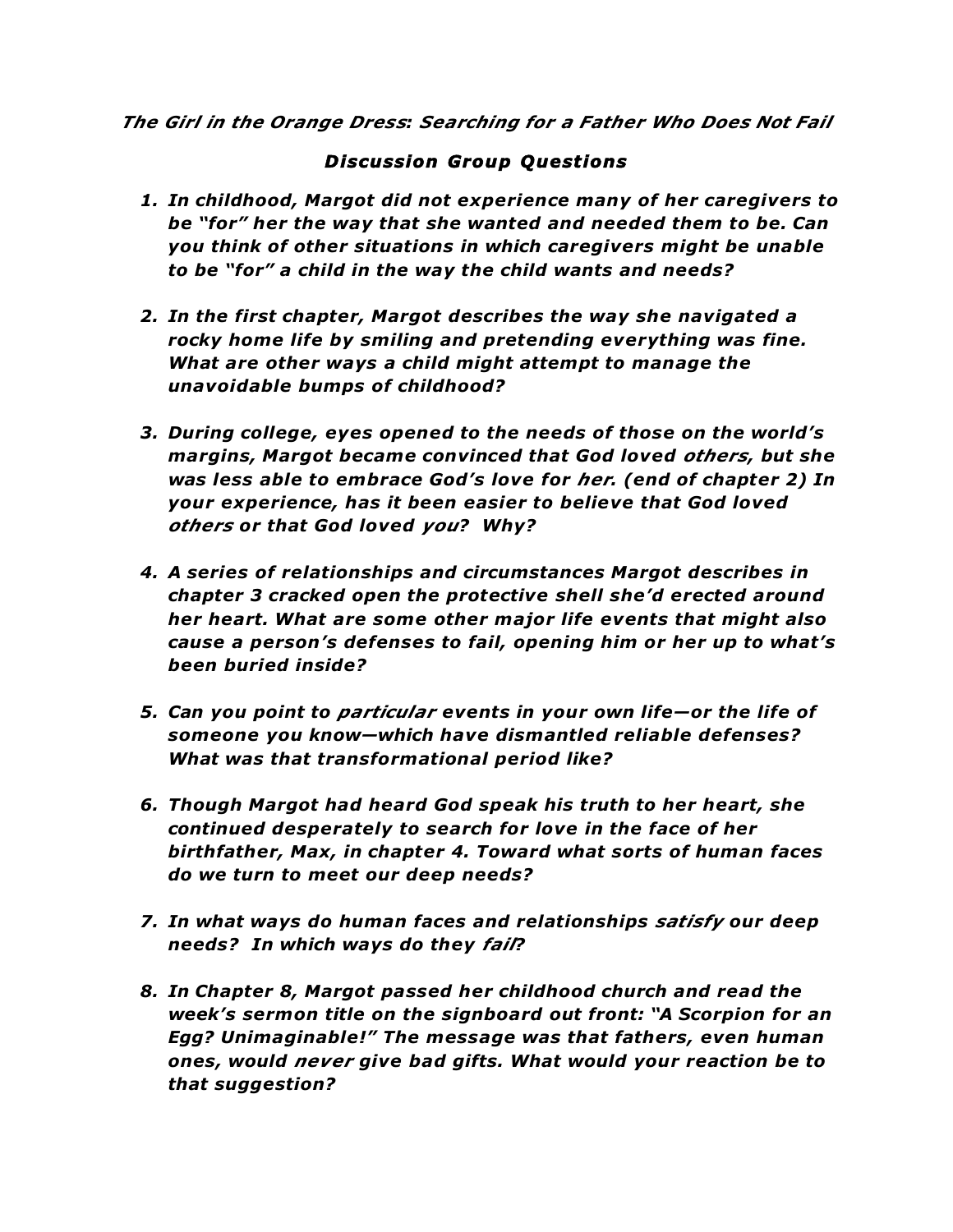- *9. Jesus addressed God as Father. In the course of her journey, it became increasingly difficult for Margot to recognize a "father" who was good. Is "Father" a way in which you feel comfortable addressing God? Why or why not?*
- *10. Margot finally embraced the journey toward healing when the pain of not doing so became unbearable. Are you more likely to take intentional steps to face your own life's losses or are do you engage with conflict only when circumstances have forced you to? Can you describe?*
- *11. Margot pursued a variety of resources on her journey: healing prayer, conferences, friendship, medication and therapy among them! If someone in your current community was struggling to heal from the past, what sorts of healing resources might be available to them?*
- *12. Often we avoid conflict so as to preserve relationships. Rather than trying to "protect" God any longer, in chapter 9 Margot finally raises her fist and gets angry. Have you ever reached the point where you were at last willing to engage in healthy conflict with another person or with God? How did it turn out?*
- *13. Margot slowly began to realize that God's love had been made known throughout her lifetime via human eyes, ears, faces, and voices. (Like her grandmother's beautiful wrinkly face.) Have there been particular human faces, on your journey, that have told you the truth about who you are? Describe a few of the ones that were "for" you.*
- *14. With the ears of her heart, Margot heard God's voice speaking the words, "I am for you." Were you to tip your face toward God's, how easy or difficult would it be for you to receive these words? Do they ring true in your experience, or fall flat?*
- *15. In the closing paragraphs of the book, as Margot imagines God writing her name on his palm, she knows that name which God uses for her to be "beloved." What would be the affectionate name God would use for you?*
- *16. Although our hearts long for a Disney-style fairy tale ending, real life is typically a little more…messy. In the process*